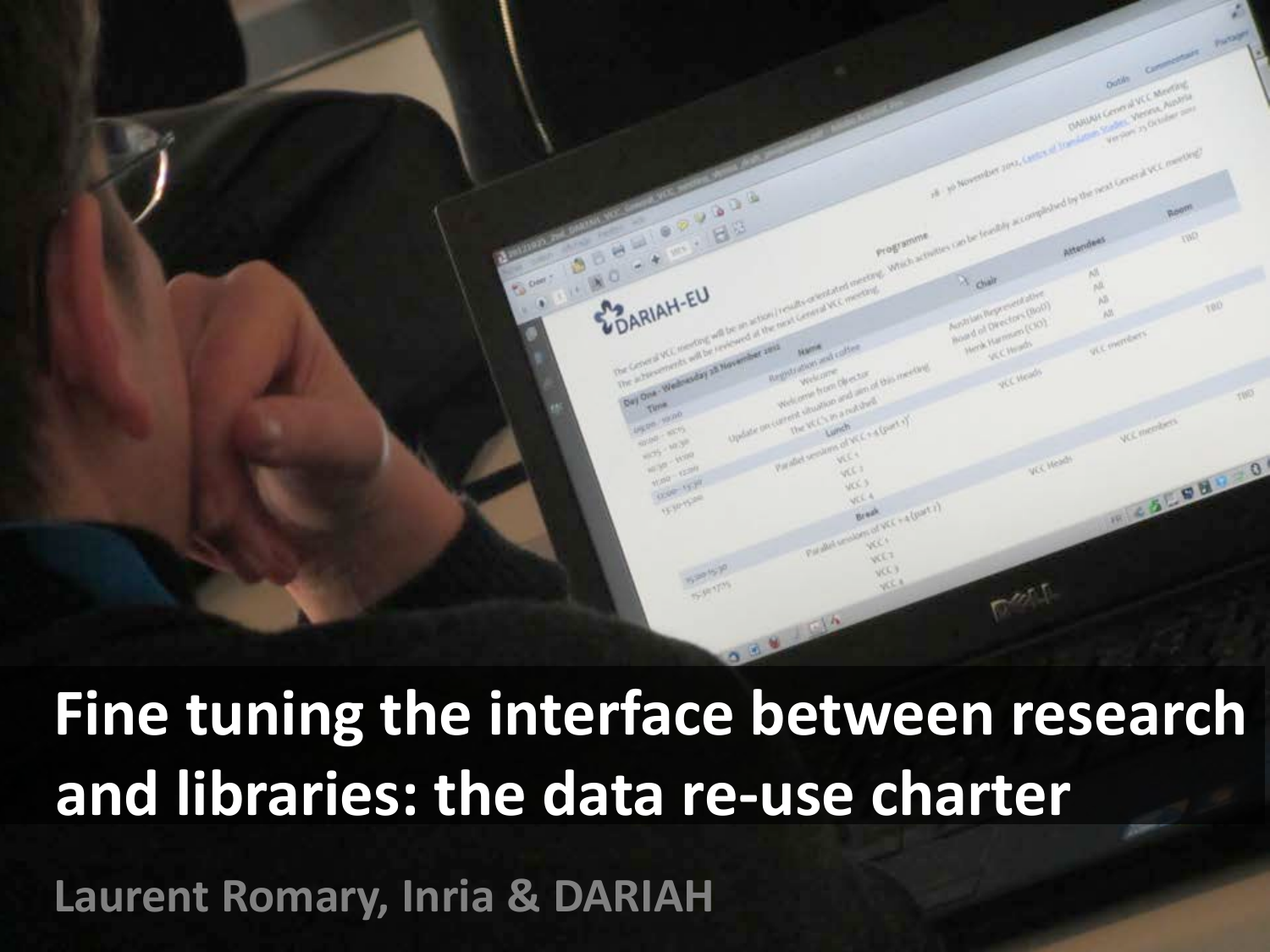# **Building up an infrastructure**

- **2006:** DARIAH @ ESFRI Roadmap
- **2008 – 2011:** Preparatory Phase project — *Preparing DARIAH*
- **2011 – 2013:** Transition Phase establishing the DARIAH-ERIC
- **2014:** DARIAH-ERIC



Digital Research Infrastructure







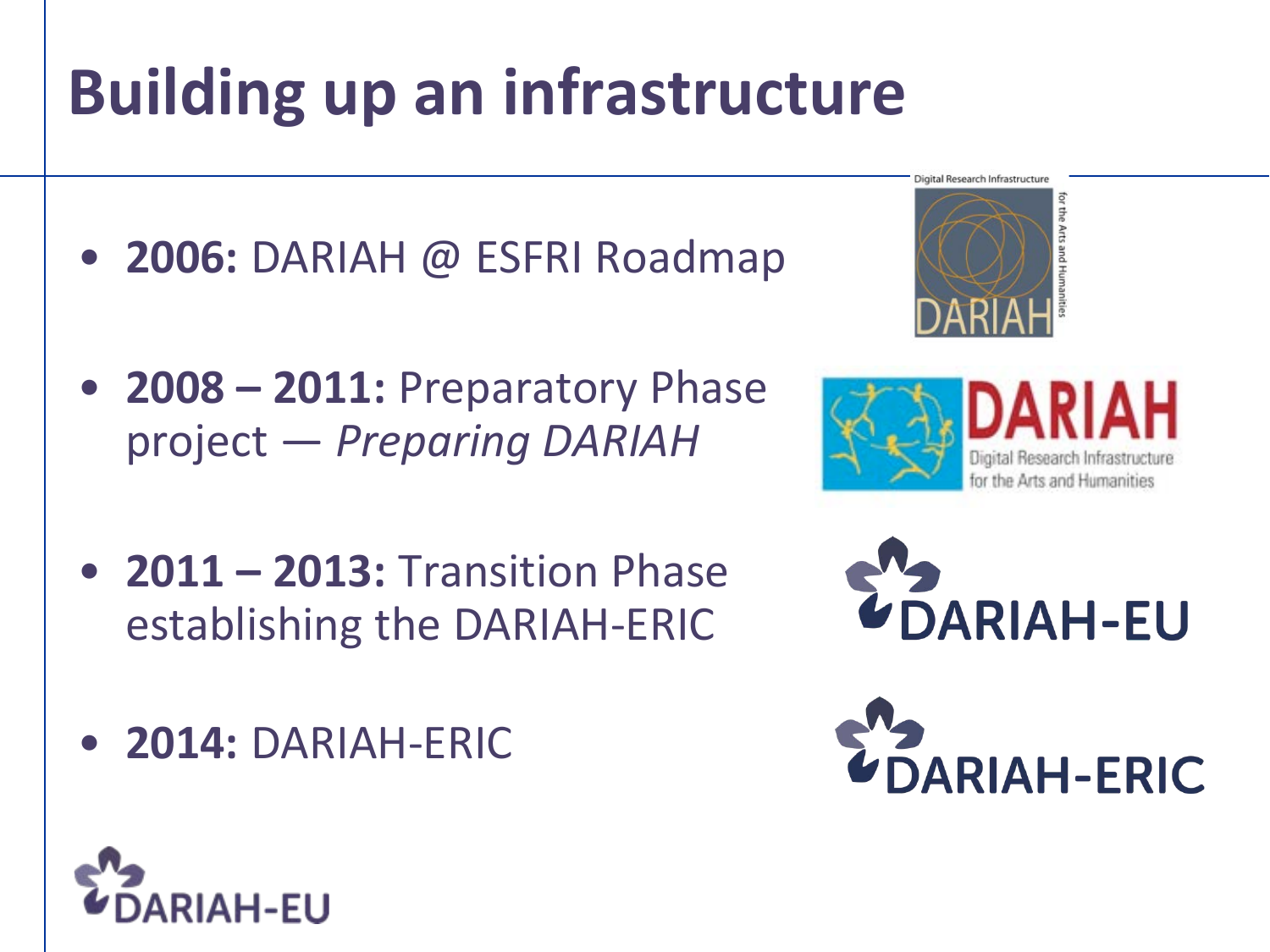# **DARIAH as an ERIC**



| <b>Recent members</b> |  |
|-----------------------|--|
| <b>Poland</b>         |  |
| <b>Portugal</b>       |  |

Cooperating partners in:

- •Switzerland
- •Sweden
- •UK

 $\bullet$ …

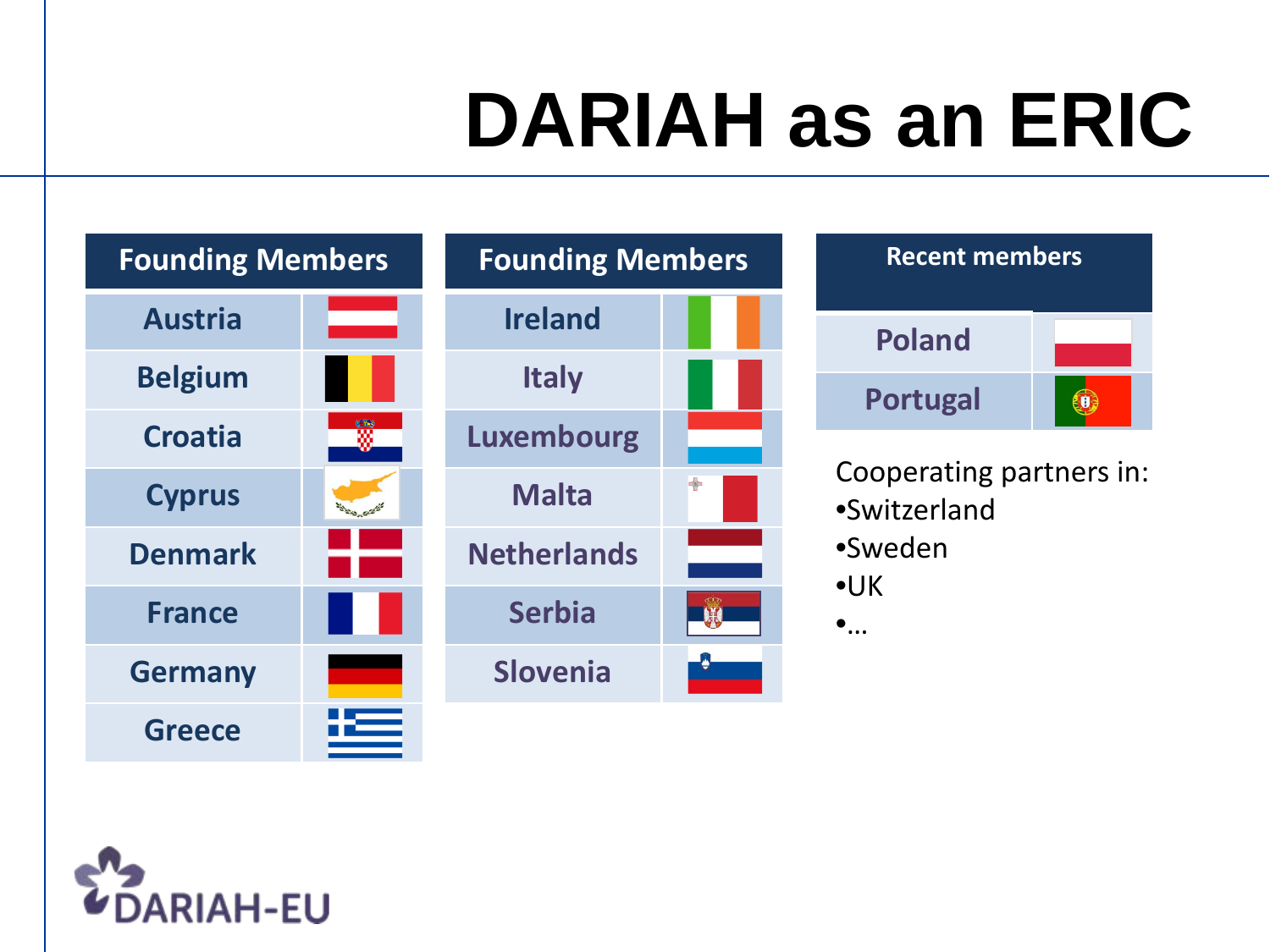#### **What humanities is about: sources**

Qualifying: Documenting: authorship, research value, origin, date, material authenticity  $16)$  Boston, d. 16.  $(\frac{1}{2})$  F.H. Wollen das Datm mibsch ginan hinsch reiben Ees ind<br>der 16. - d. h. die Nacht vom 16. 2mm 14. Ohtoben des so

> Analyzing: layout, transcription, names, dates

Communicating: corpus, rights, contextualization

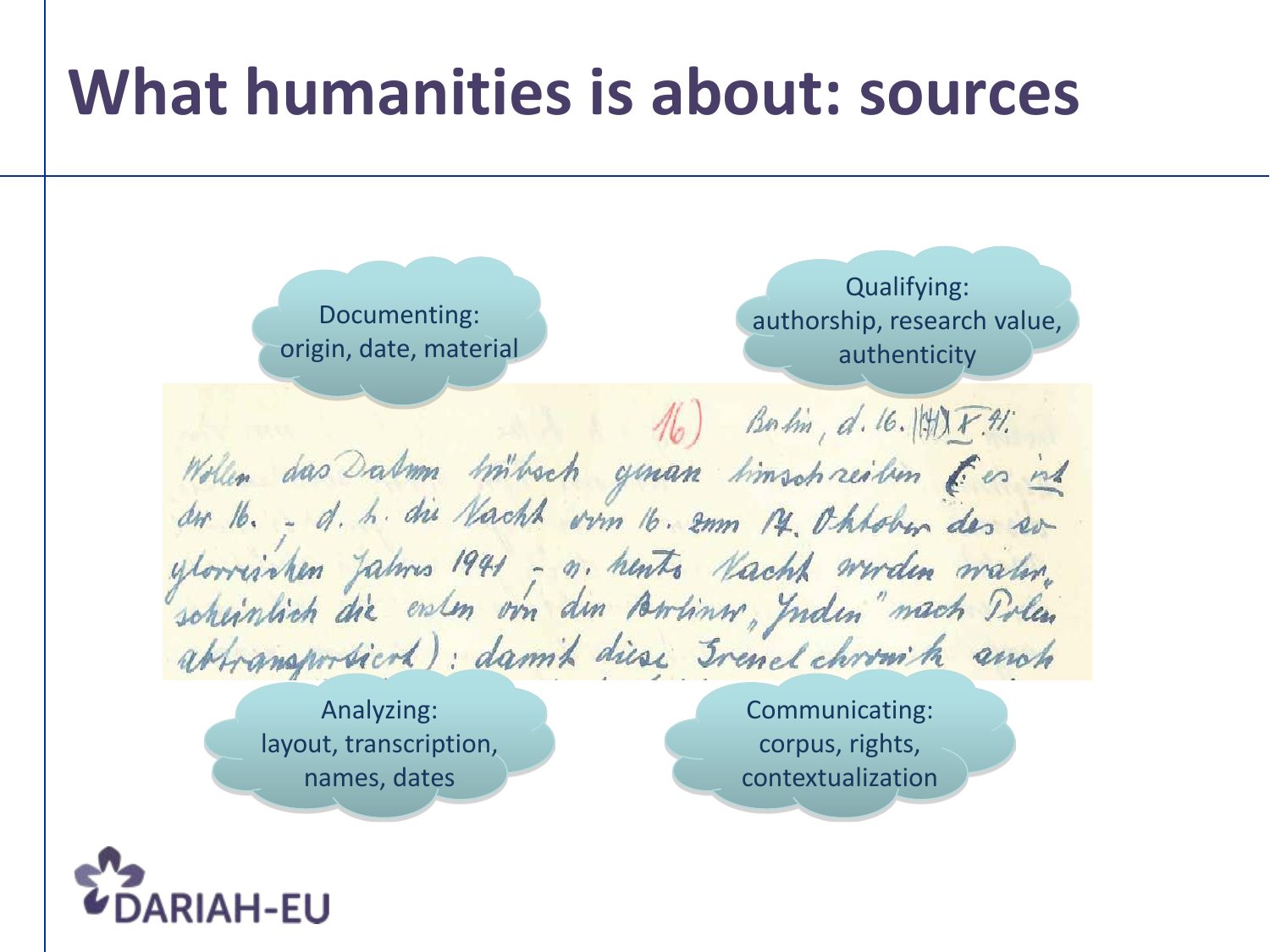#### **What DARIAH is about: accompanying the digital transition in the humanities**

Enhance and support digitally-enabled research and teaching across the Arts and Humanities

- Providing **technological components** to work with digital objects
- Providing guidance about **standards and best practices**  in digital scholarly work
- **Training researchers** and working with communities
- A connected network of tools, information, people and methodologies
	- Pulling together national initiatives
	- Helping communities to integrate the digital shift

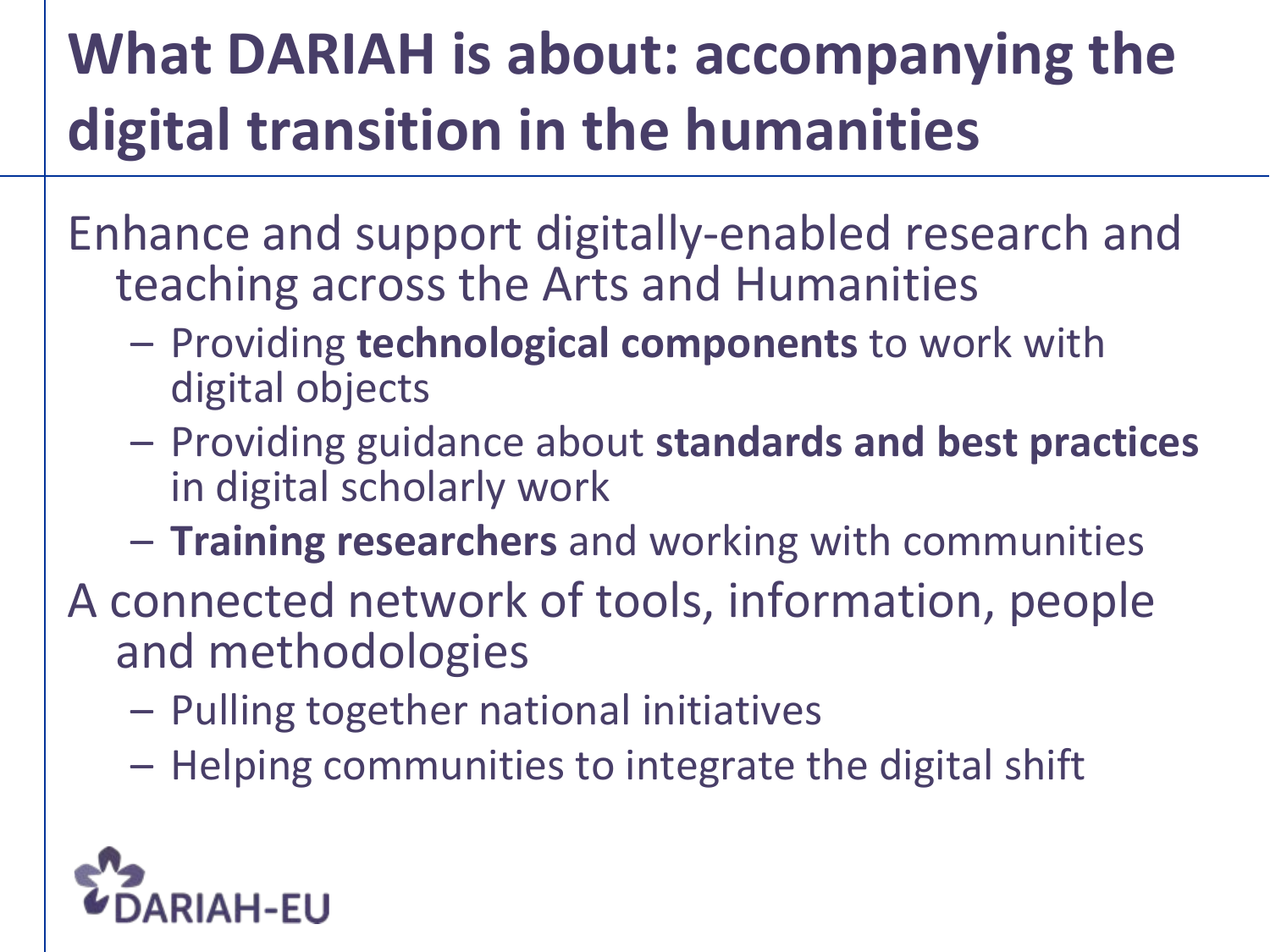#### **Impacting in many ways…**

- Research communities
	- Impacting on research practices
- National capacities
	- Cross benefit from/to members
- Research policies
	- Making research results in the humanities more visible

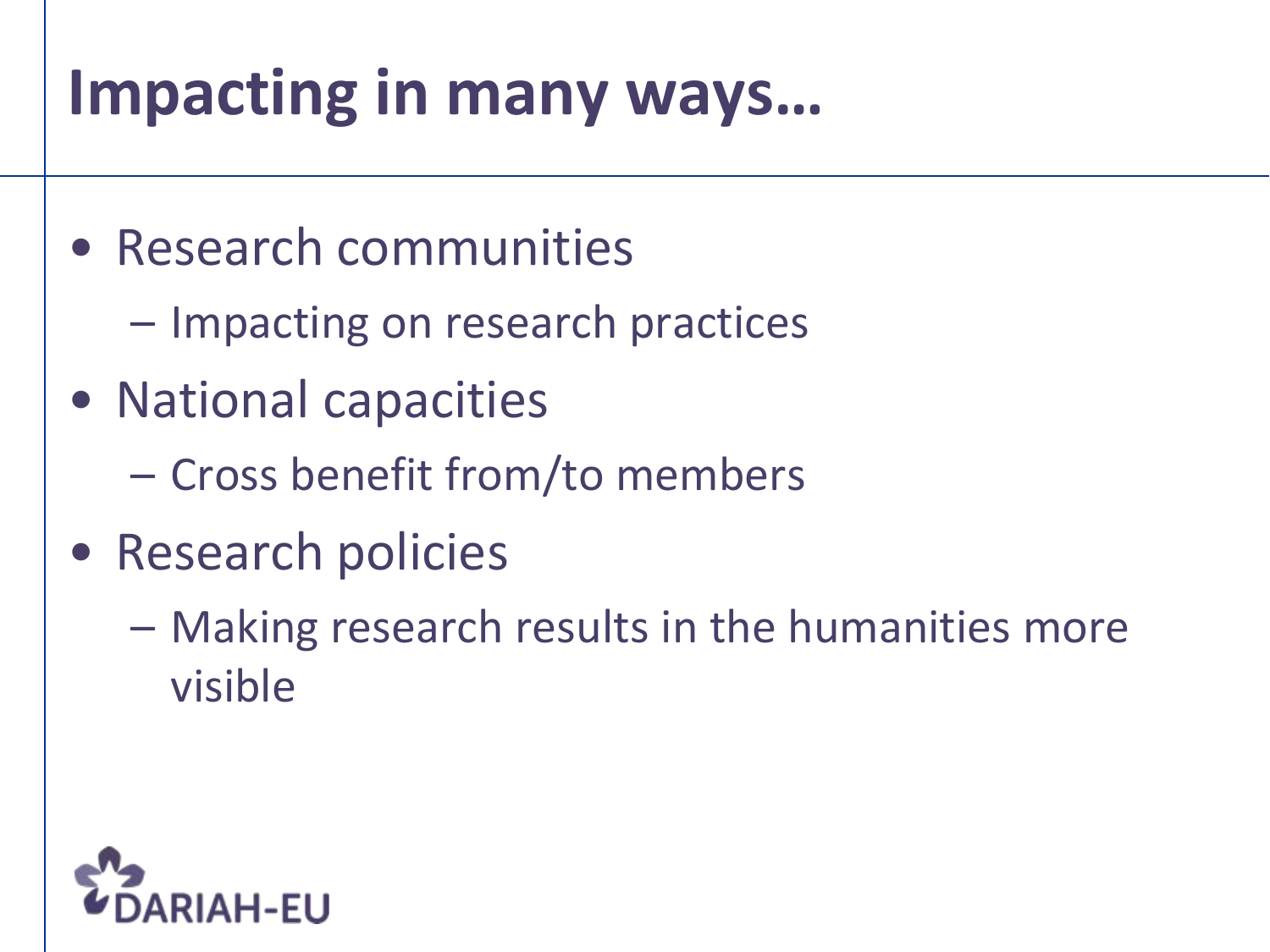#### **Impacting on policies – Open science in action**

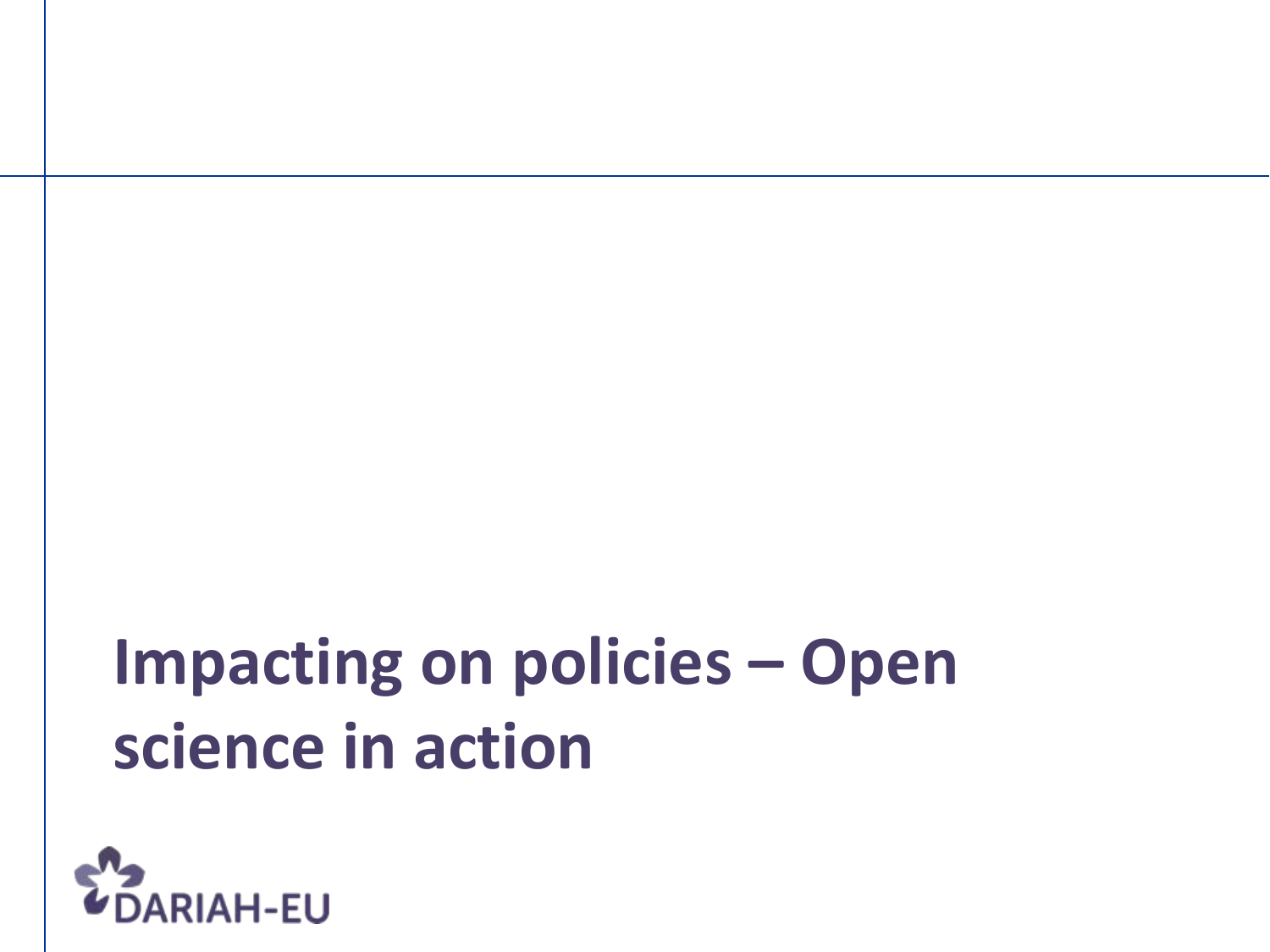#### **Open science - Acting at all levels**

- Principles and policies
	- Data seal of approval, FAIR principles, benefits of open science
- Formats and standards
	- Documented, re-usable and comparable data
- Authorities
	- Acknowledging authorship in the wide sense: authors, institutions, projects
- Licences
	- Eliciting re-use possibilities
- Repositories
	- Making data visible and re-usable

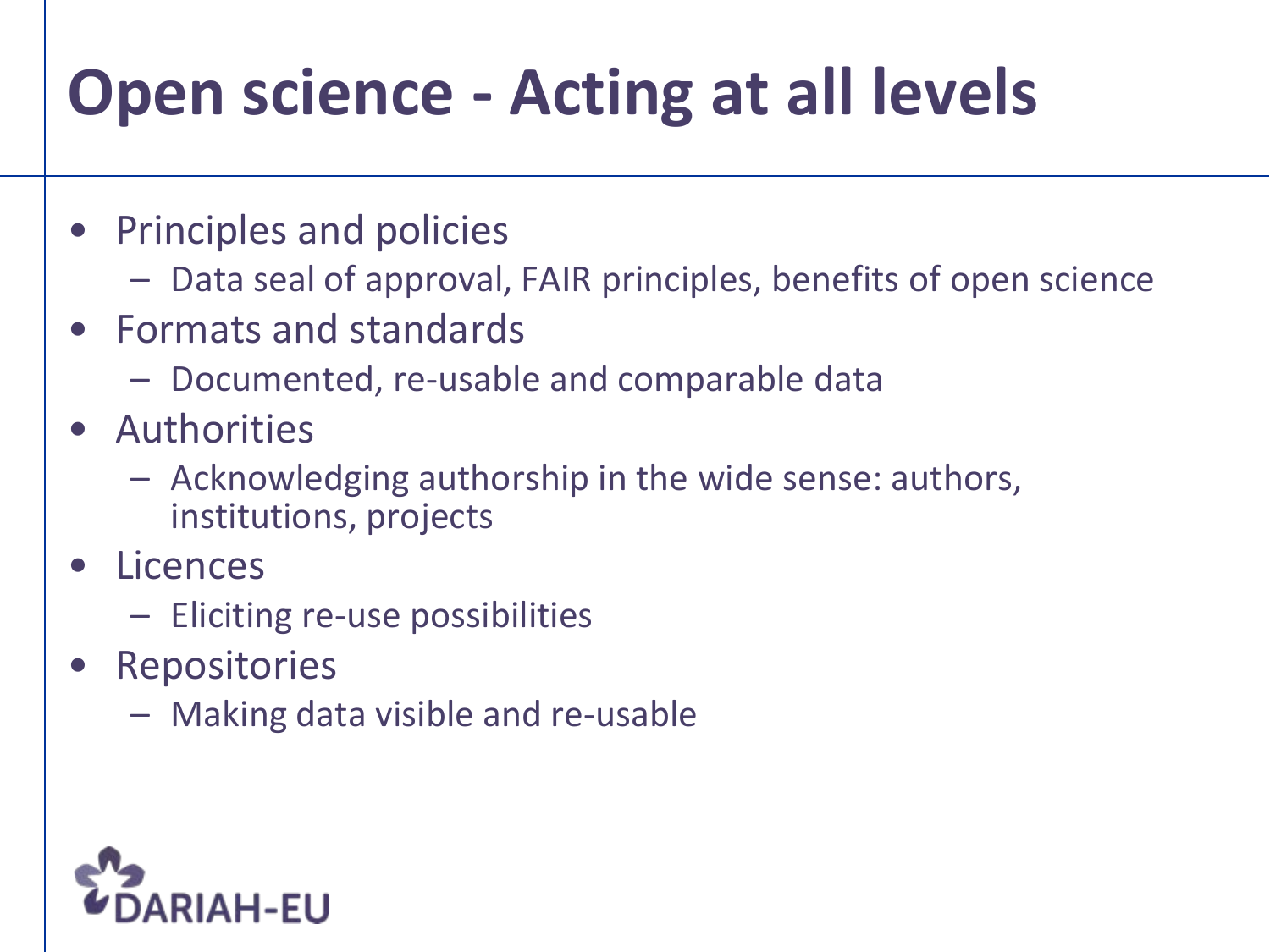## **From simple principles to ambitious visions**

- Open access should not be forgotten
	- Publication repositories
	- Role of preprints in SSH
	- New certification models/(public) platforms
	- New assessment principles: access, citation, re-use
- Opening the dialogue with cultural heritage institutions
	- Towards a data re-use charter for heritage content
		- Joint initiative with APE, Europeana, CLARIN, E-RIHS, LIBER – (EU projects, HaS, Parthenos, Désir)

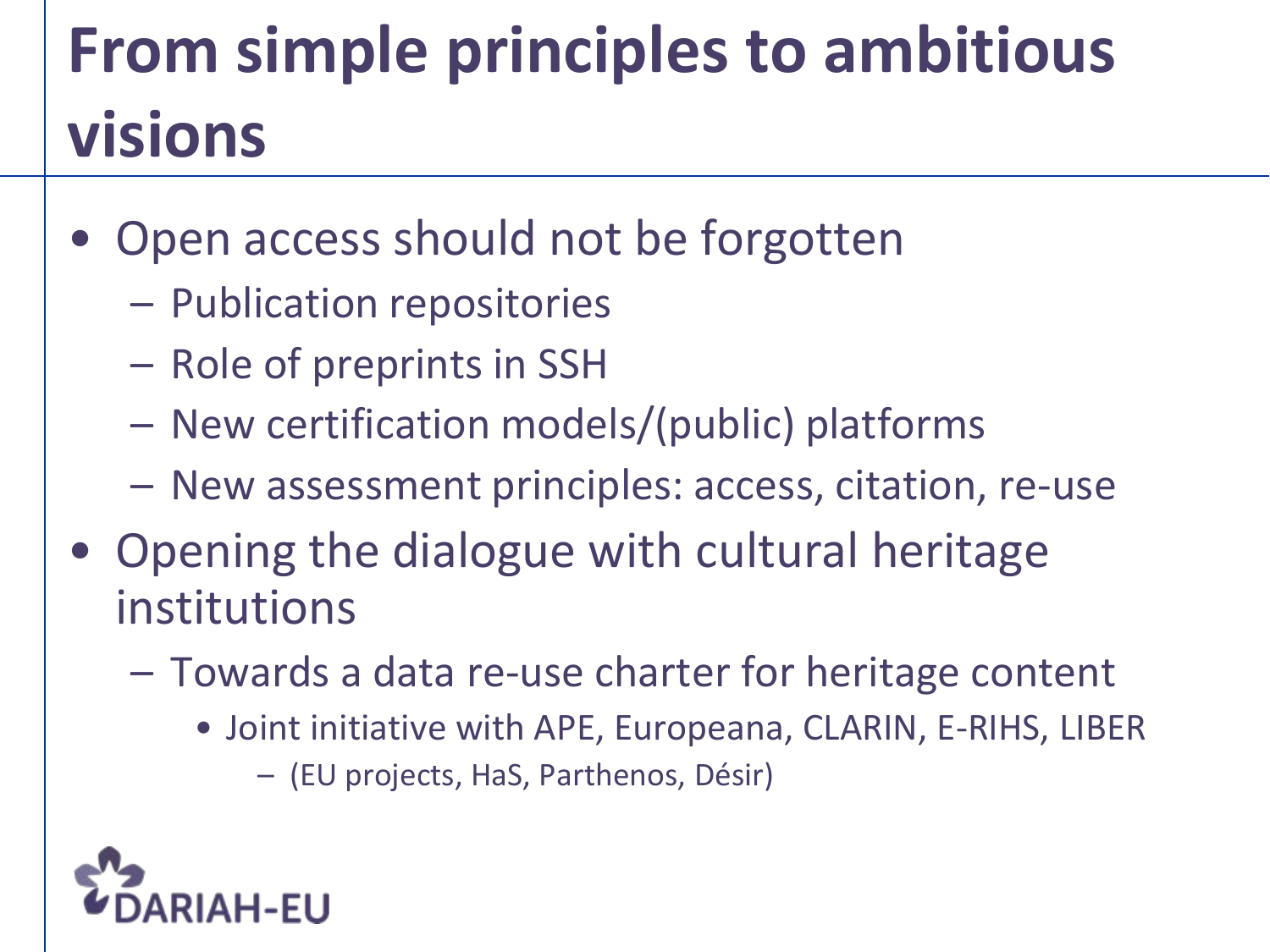#### **Three introductory examples**

- The Cendari syndrome
	- Re-using simple mages in archival research guides
- Research support at the Max Planck Institute for the History of Science
	- Half an FTE for negotiating re-use rights
- The Fontane archives
	- Interested in further collaborations with researchers

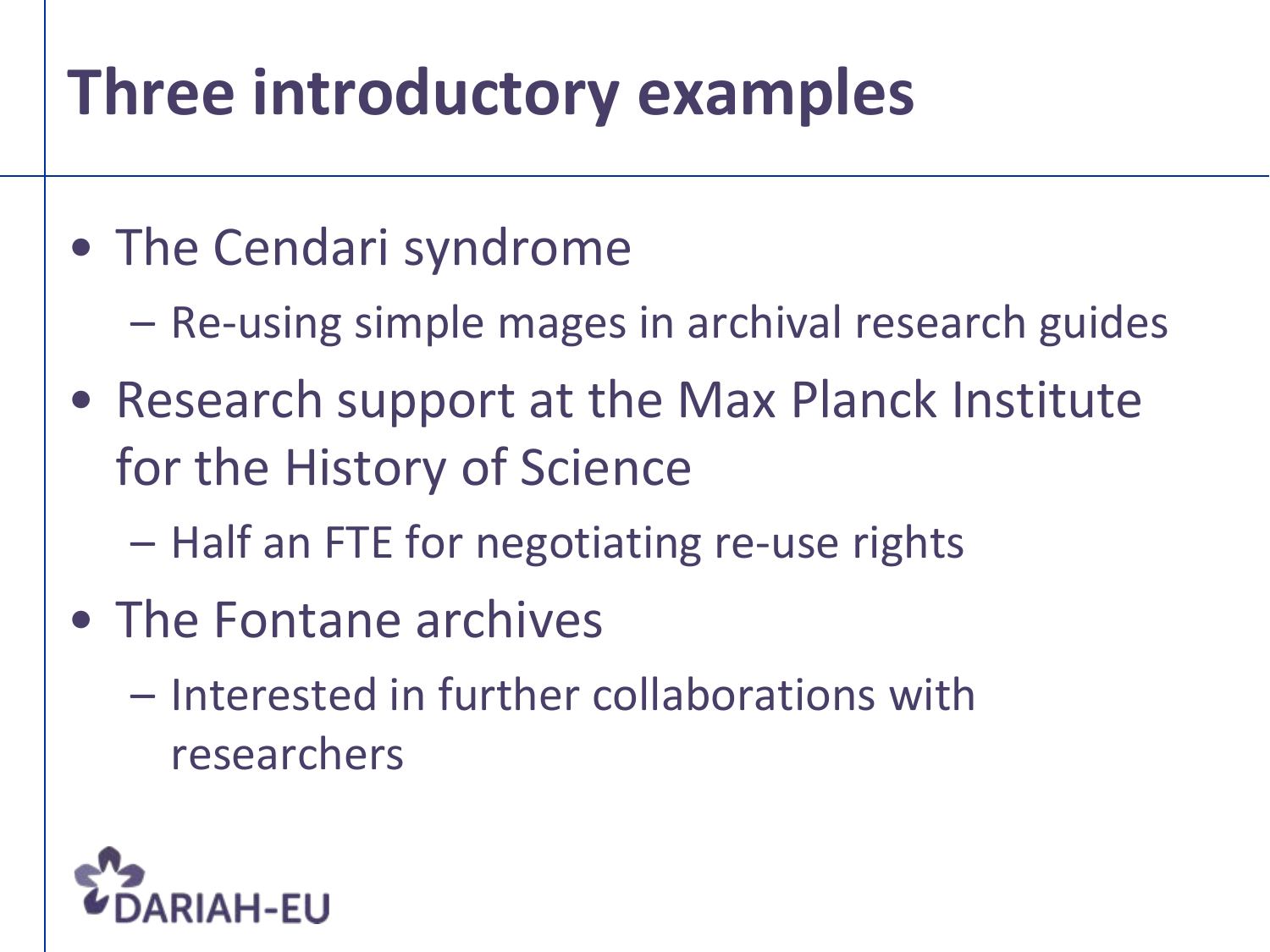#### **ACCESS TO HERITAGE DATA**

#### • **What is Heritage data?**

- Digitized resources (scanned artifacts)
- Attached metadata
- Annotations
- Further enrichments
- **Access to high quality** Heritage data and metadata: condition for reliable computational research
- **Problem: lack of institutional connection** between local GLAM Institutions (e.g. Galleries, Libraries, Archives and Museums), infrastructures and research

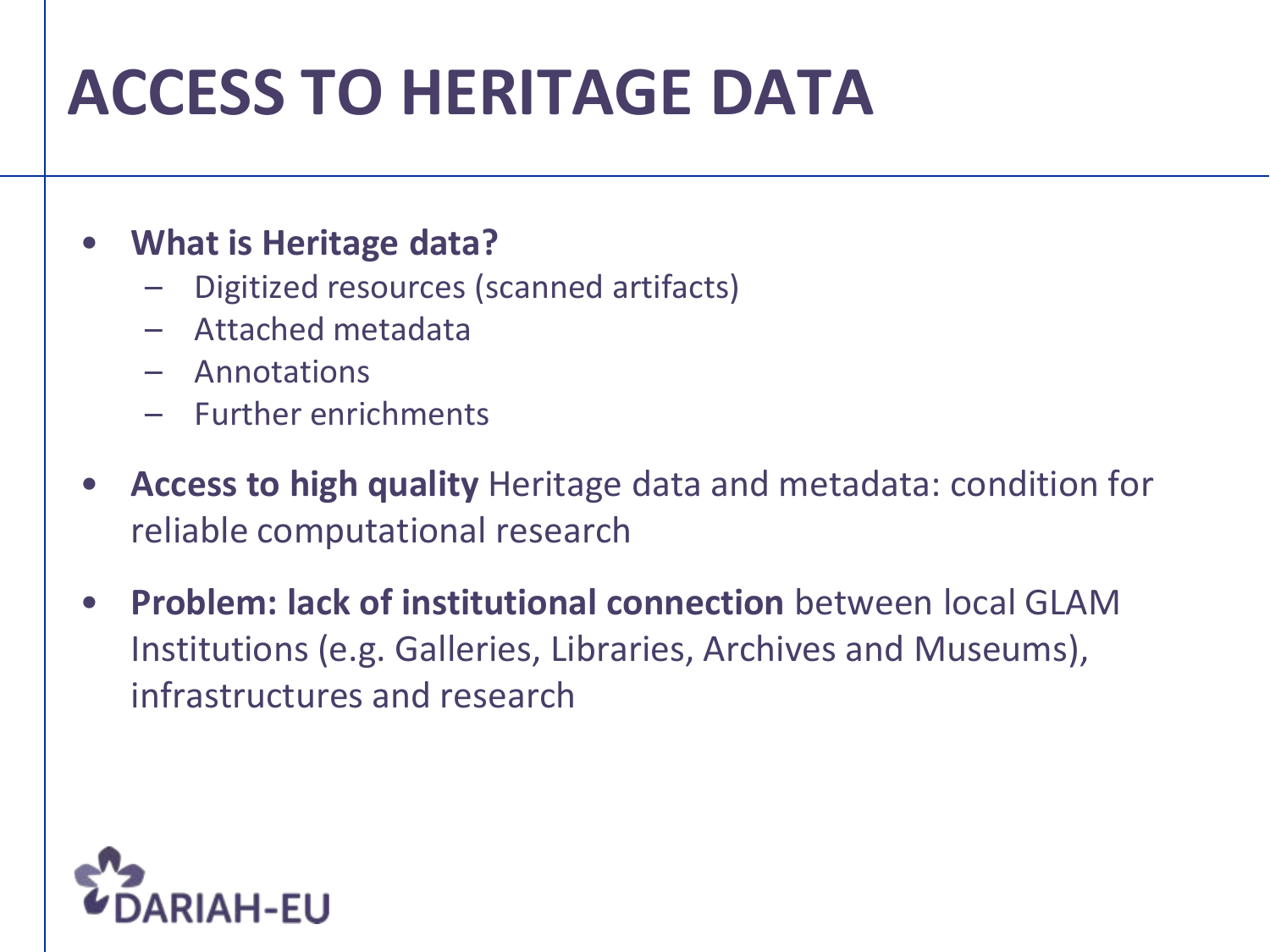# Mission Statement

Initial work on six core principles:

Reciprocity Interoperability Citability Trustworthiness **Stewardship**<br>Openness

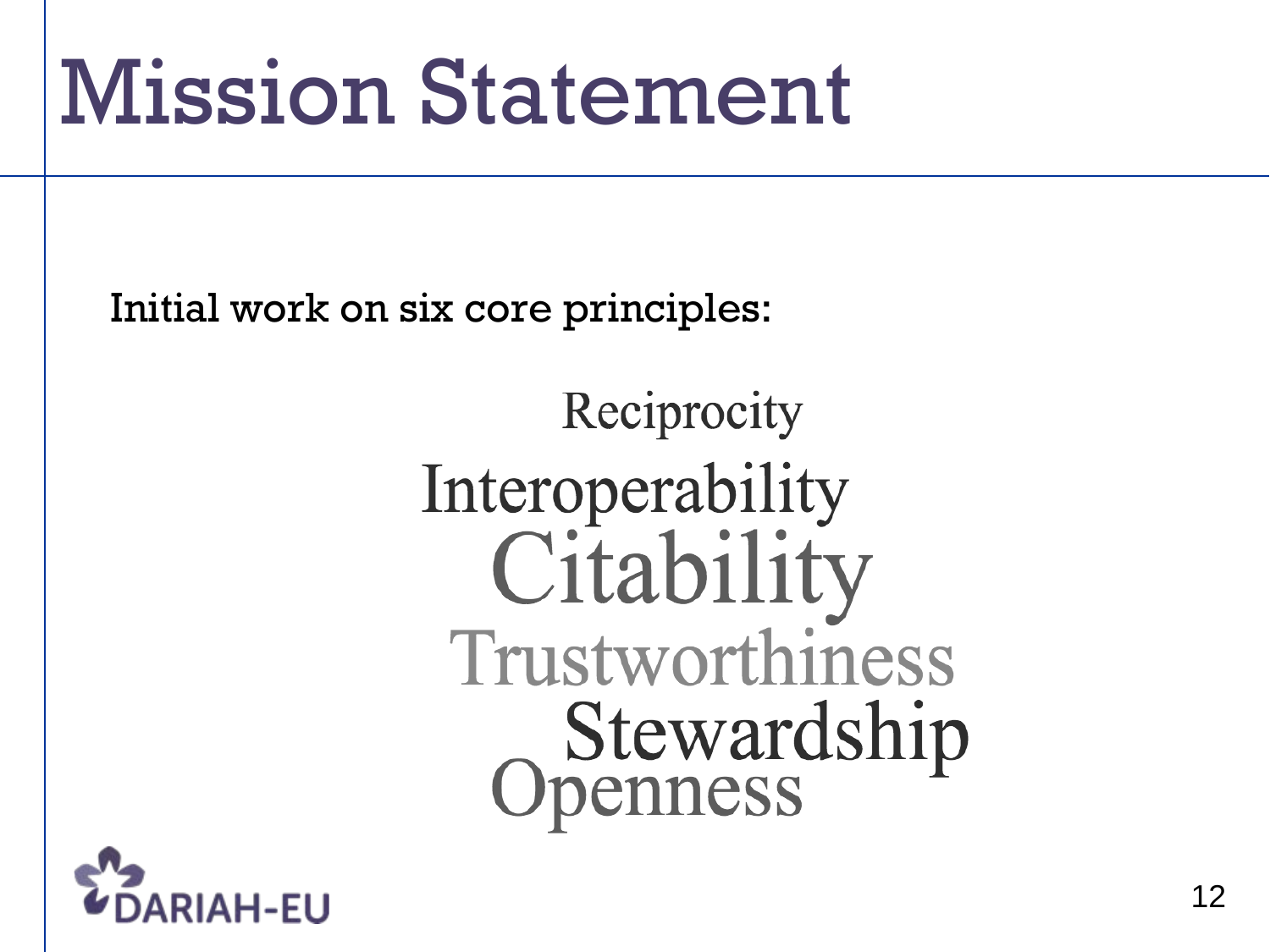#### **Example: RECIPROCITY**

*Principle*: Both Cultural Heritage Institutions and Researchers agree to share content and knowledge equally with each other, making use of data centres and research infrastructures.

*Commitment*: A Cultural Heritage Institution grants Researchers and/or Research teams full access to both their digital and nondigital assets, for use in accordance with the rights statement attributed to them. Researchers and the institutions hosting their research data agree to offer to the originating CHI any output or enrichment of the source material.

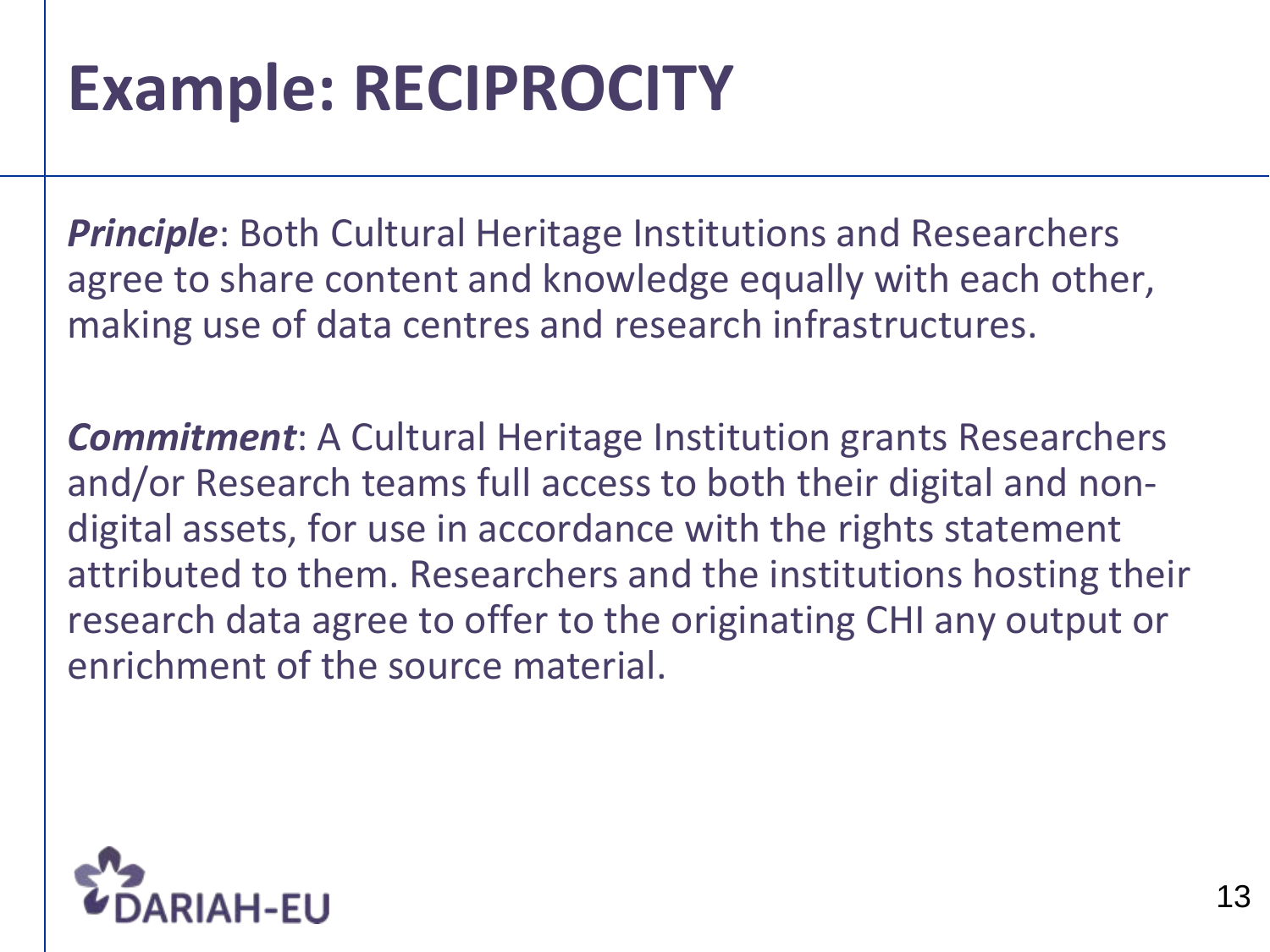#### **Towards application guidelines for the data re-use charter principles**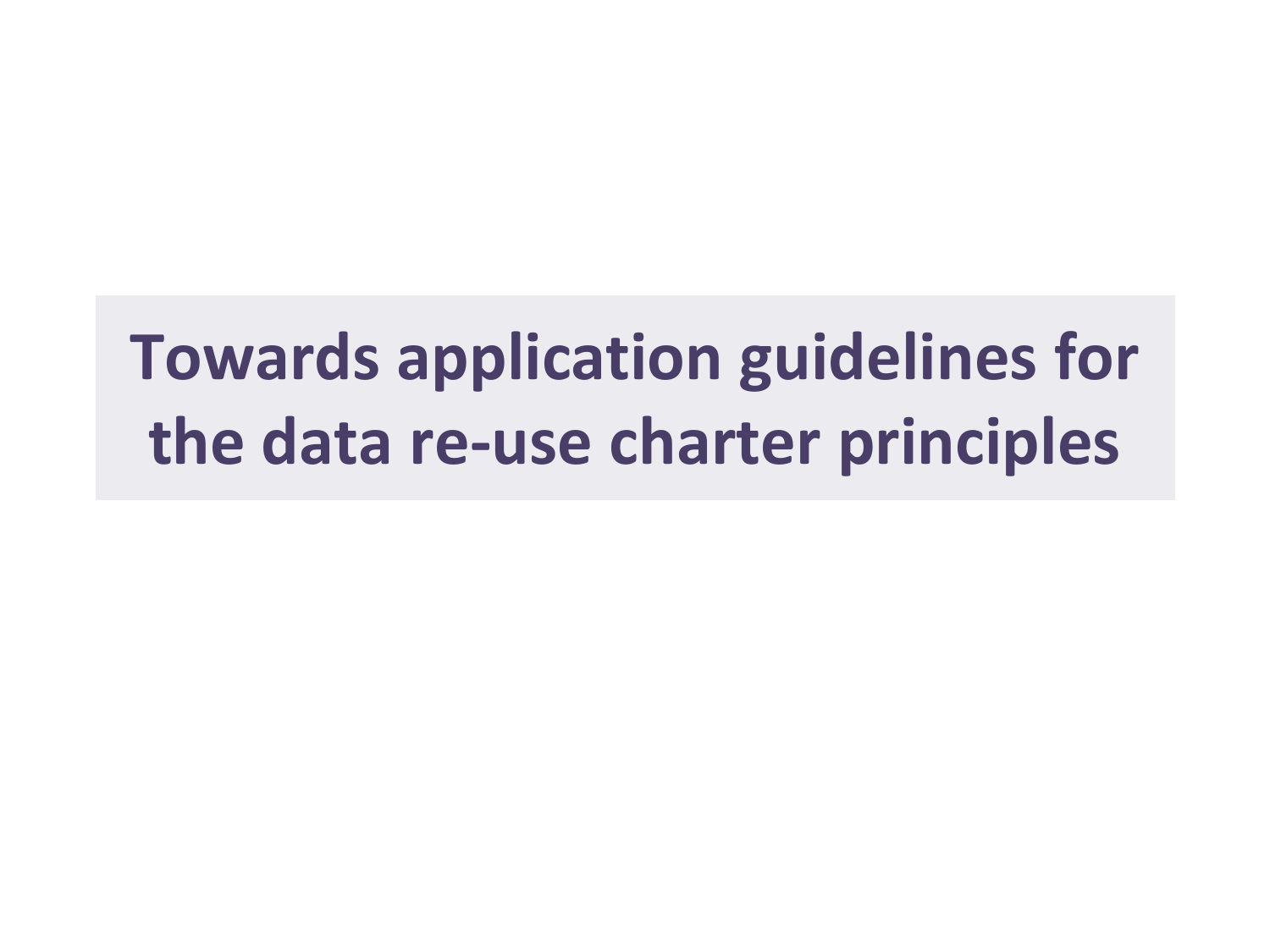#### **Context**

- Liber workshop, 9 April 2018
	- *Openness*, *Interoperability* & *Stewardship* of Cultural Heritage Data in Research Libraries
	- Organized by Lotte Wilms and Andreas Degkwitz
		- [http://libereurope.eu/events/feedback-workshop](http://libereurope.eu/events/feedback-workshop-reuse-of-cultural-heritage-charter/)[reuse-of-cultural-heritage-charter/](http://libereurope.eu/events/feedback-workshop-reuse-of-cultural-heritage-charter/)
	- Conclusions from the break-out sessions
		- Identifying guidelines for libraries (as a specific kind of a CHI) and researchers (and research institutions)

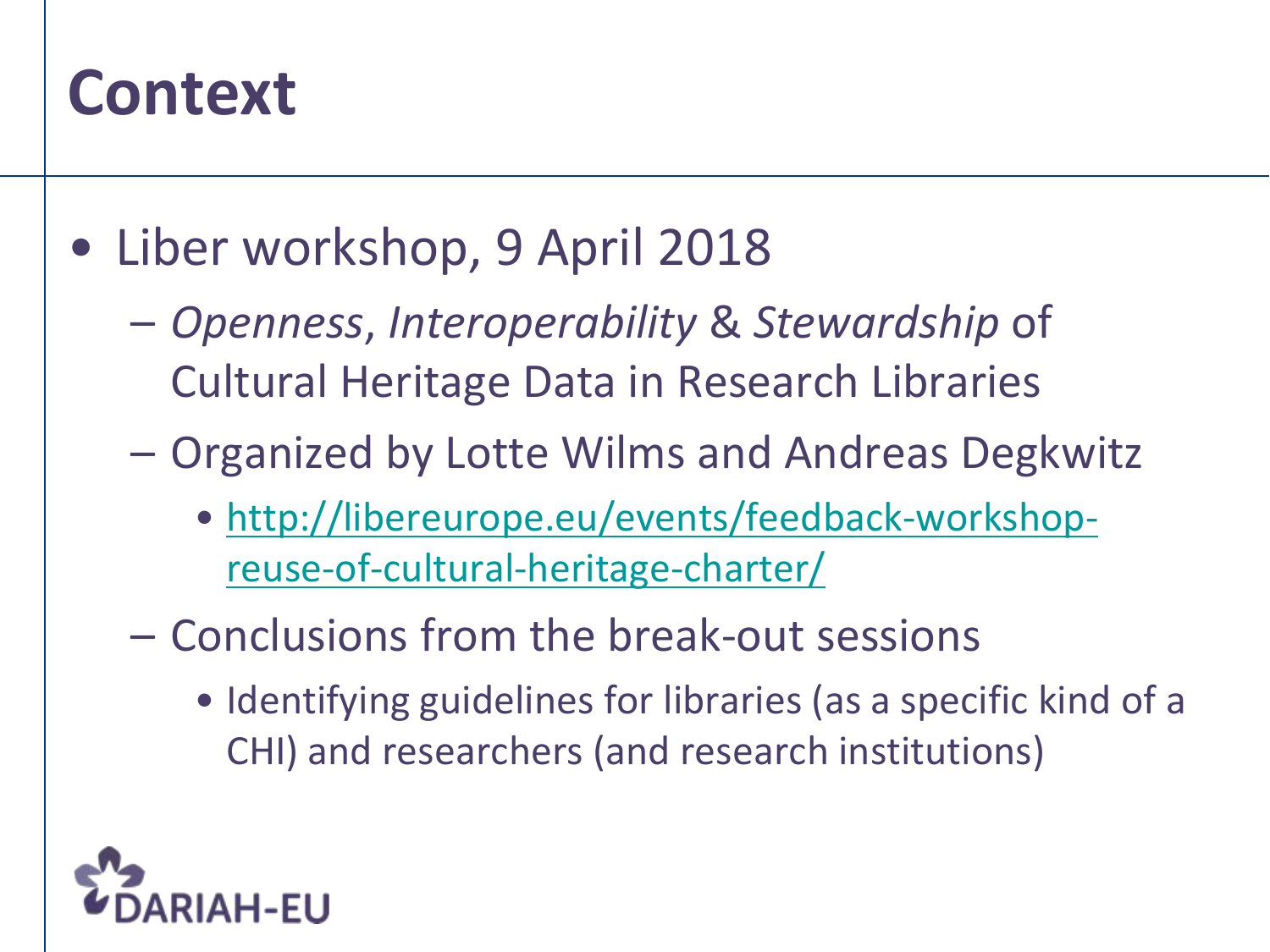#### **Stewardship**

*Principle*: Long-time **preservation**, **persistence**, **accessibility** and **legibility** of cultural heritage data should be a priority.

*Commitment*: *Cultural Heritage Institutions*, *Researchers* and *Research Institutions* will take the necessary steps and precautions to guarantee long-term stewardship of the original item or record and the resulting research. Whether primary digital surrogates or further representations, forms or enrichments, the various parties involved in the creation and curation of cultural heritage data, will ensure a proper hosting and preservation of all contents.

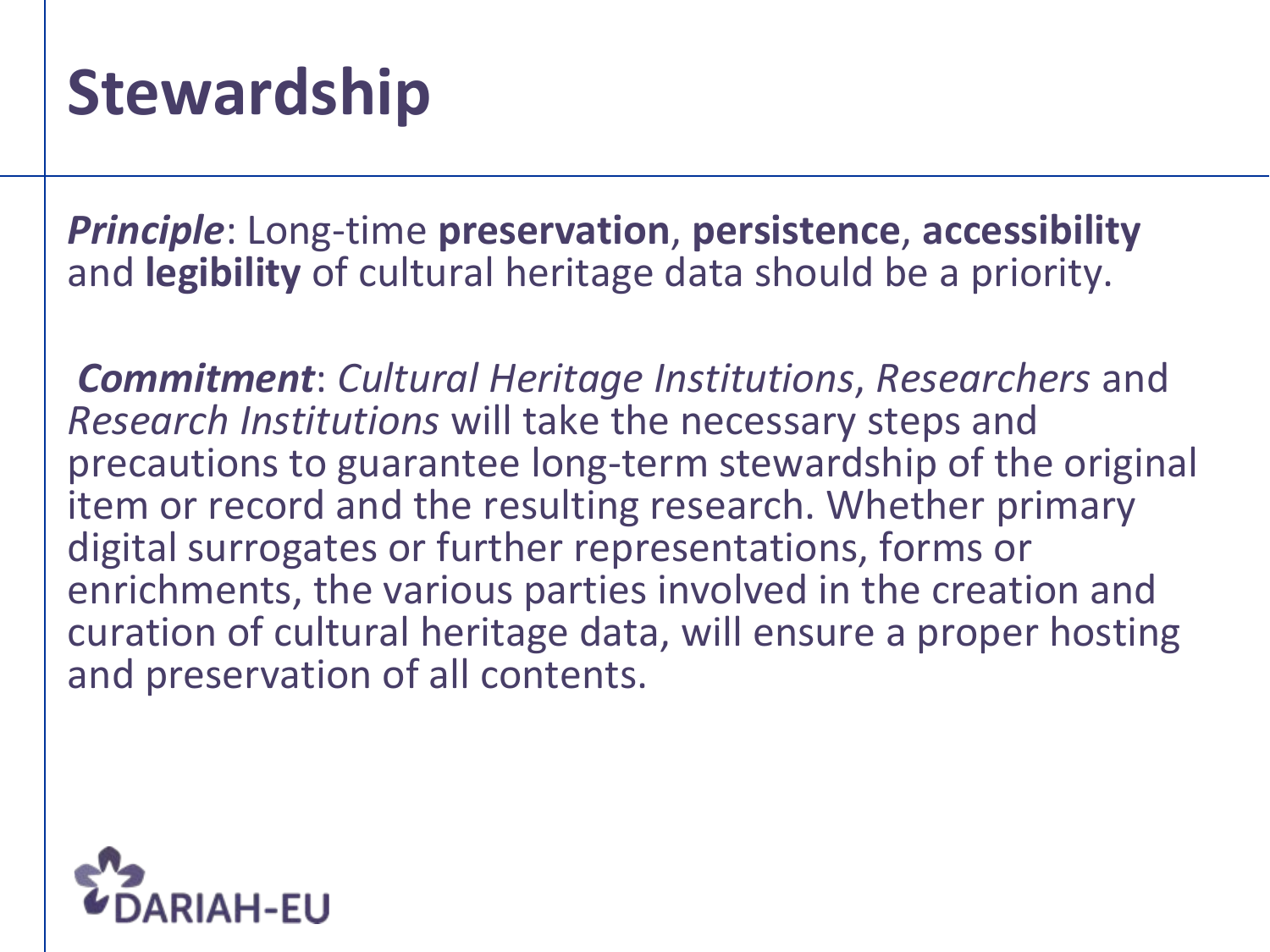#### **Stewardship - analysis**

#### • All parties

- The effort is not limited to one actor, e.g. the libraries
- Need of a coordination of responsibilities
- All forms and versions
	- Not just patrimonial
	- Towards living heritage assets
- All curatorial aspects
	- Usability should be at the centre of curatorship

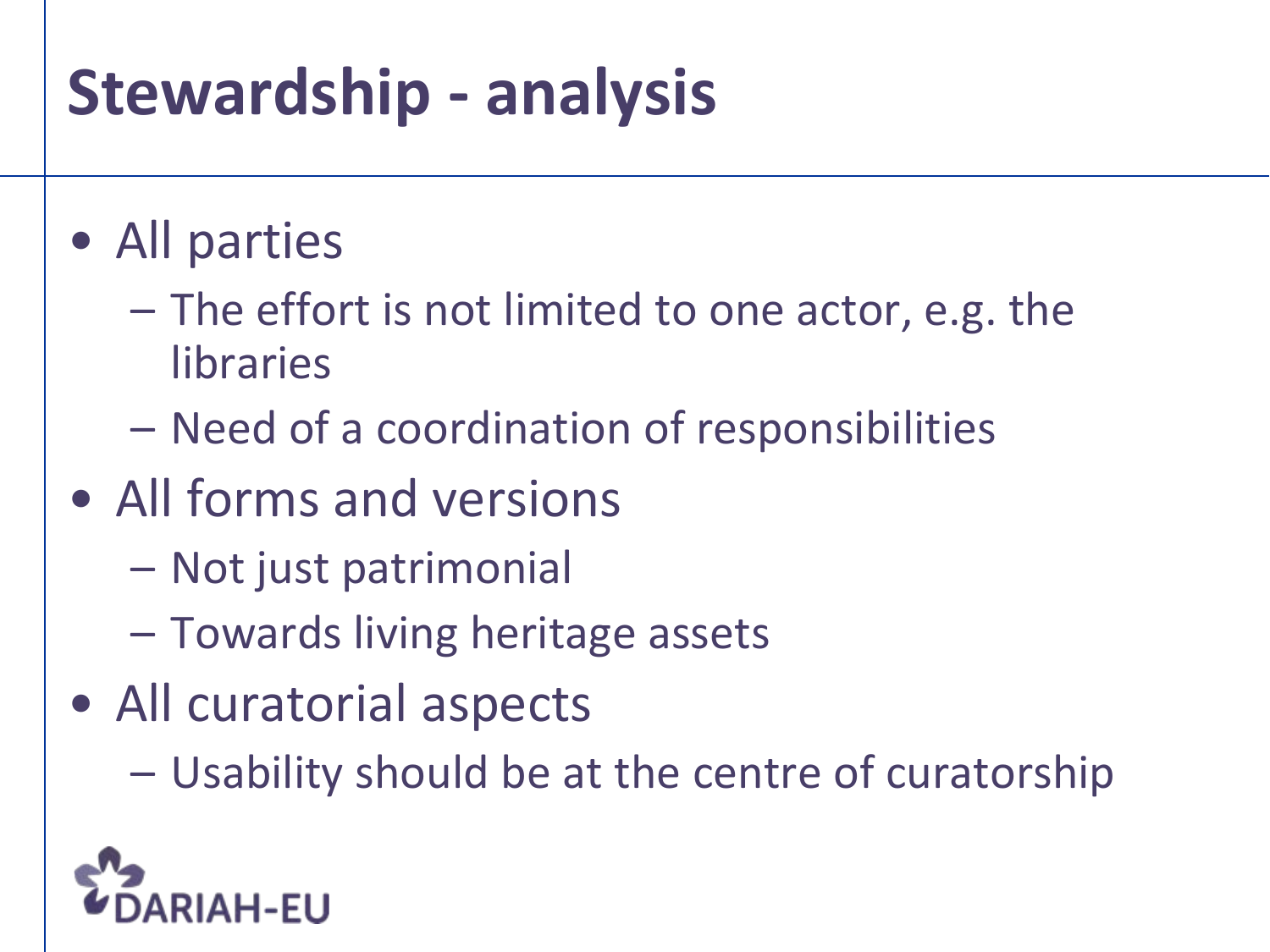#### **Stewardship – possible further guidelines**

- Data management in the research process (beyond DMPs)
	- Data lifecycle planning in the financing phase
	- Connect CHI and researcher at an early stage
	- Starting with analogue data and their documentation
	- Precise definition of hosting condition during research projects
	- Selection strategy at the end of the project
	- Subordinating final payment and post-project data stewardship
	- Support for data updates
- Improving awareness and skills (≠ DMP)
	- Stewardship has to do with people as much as with data
	- Defining a minimal data management awareness package
	- Helping institution to do advocacy and support

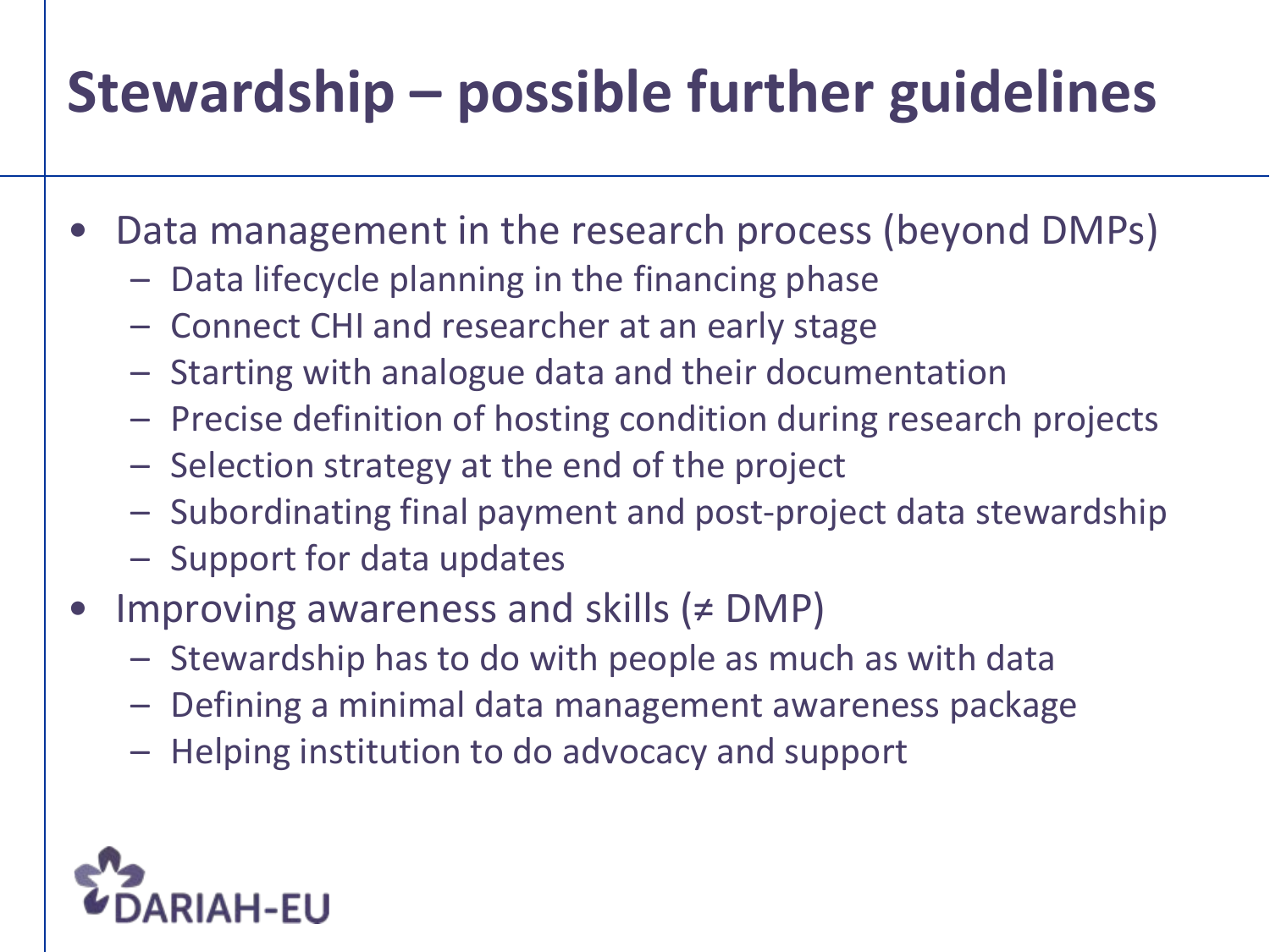#### **Openness**

*Principle*: Cultural Heritage *data* should be shared under an **open license** whenever possible, taking into account existing copyright and any restrictions due to national legislation and privacy issues.

*Commitment:* Whenever possible, *Cultural Heritage* Institutions will share their data under open licenses to facilitate its use, adhering to the Public Domain Charter and Copyright. They will make use of world standards such as **Creative Commons** or **Rightsstatements.org**. Where an open license is not feasible the CHI will endeavour to use a license that allows full access for research. A *researcher or research infrastructure* making use of Cultural Heritage Data will make **all interpreted results, visualisations and related research outputs**  available under equivalent open licenses.

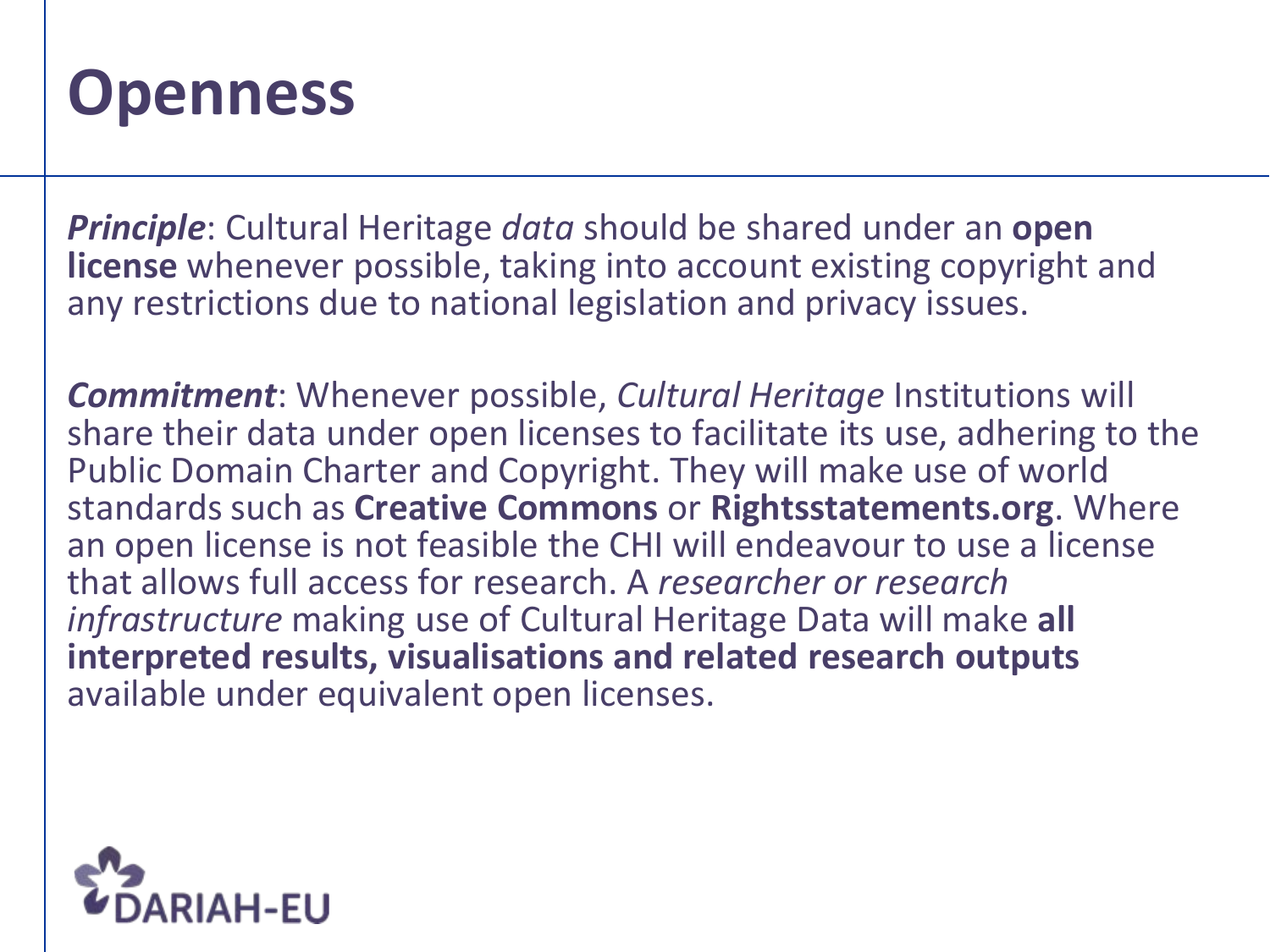#### **Openness - analysis**

- Continuity between CHIs and researchers
- Continuity of all stages in the creation and enrichment of heritage data
	- E.g. cataloguing, documenting, transcribing, enriching, annotating, disseminating etc.
- Not about legal constraint, but about information provision
	- E.g. Creative Commons as a re-use instructional language

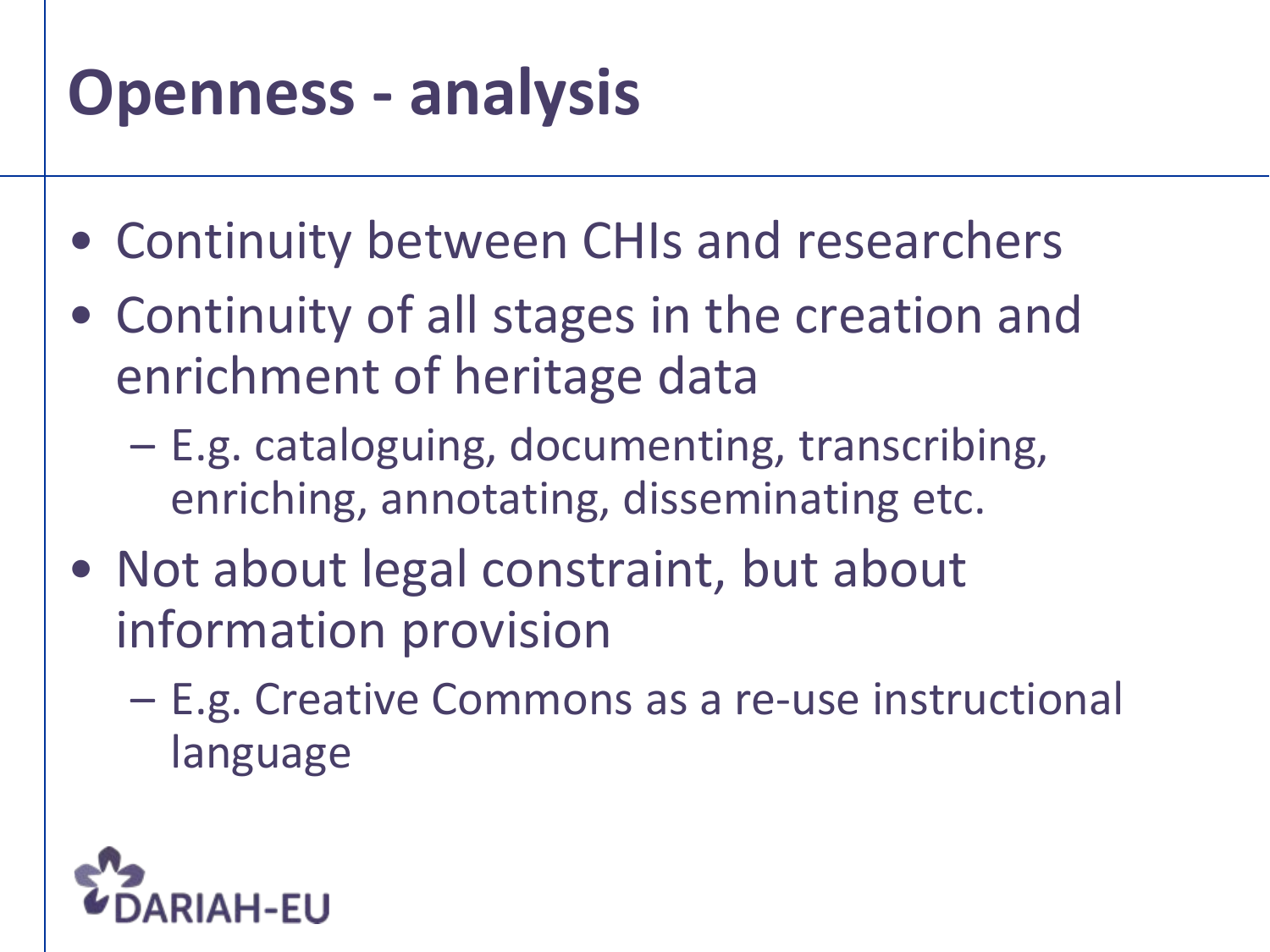#### **Openness – possible further guidelines**

- Provide an "open" definition of data
	- Covering the whole lifecycle
	- Contributing to raising awareness
- Convincing institutions (and researchers) of the necessity of openness
	- Helping defining an openness strategy
		- Which content
		- Which level of openness
	- Fostering online visibility
		- E.g. online visibility, indicators
	- Multiplicity and richness of target groups
		- Researchers but also education, other CHIs, wider public
	- Misconceptions in misuse

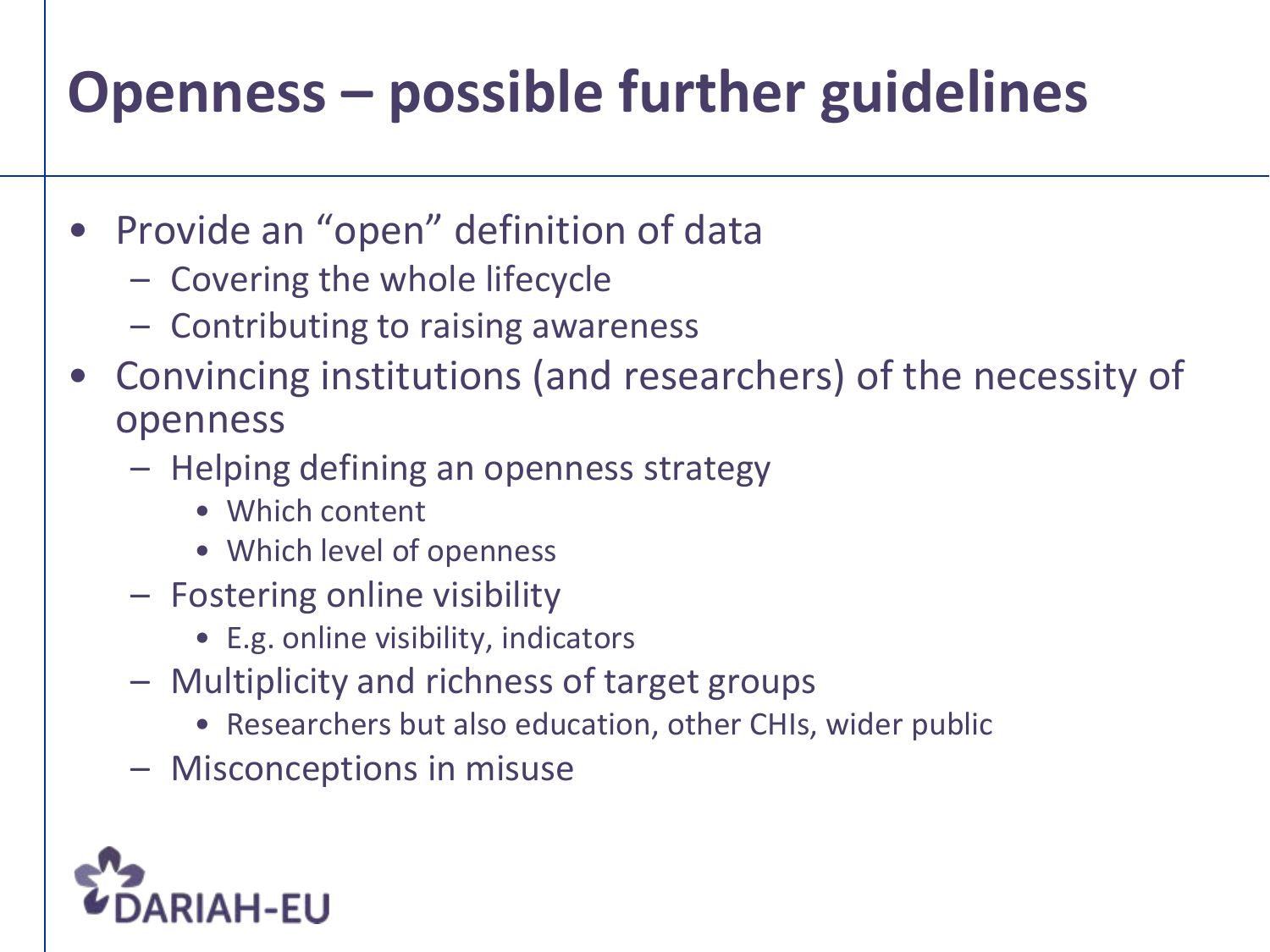*Principle*: Cultural Heritage Data will be made accessible in a form that facilitates reuse of the data for research. Formats should work and be interoperable for **both scholars and CHIs**.

*Commitment*: When sharing their data, digital collections or data descriptors, Cultural Heritage Institutions will do so in accordance with **international standards, frameworks and interoperability protocols**. Researchers and Research Institutions will share any resulting research using compatible Cultural Heritage Institution international standards, frameworks and interoperability protocols.

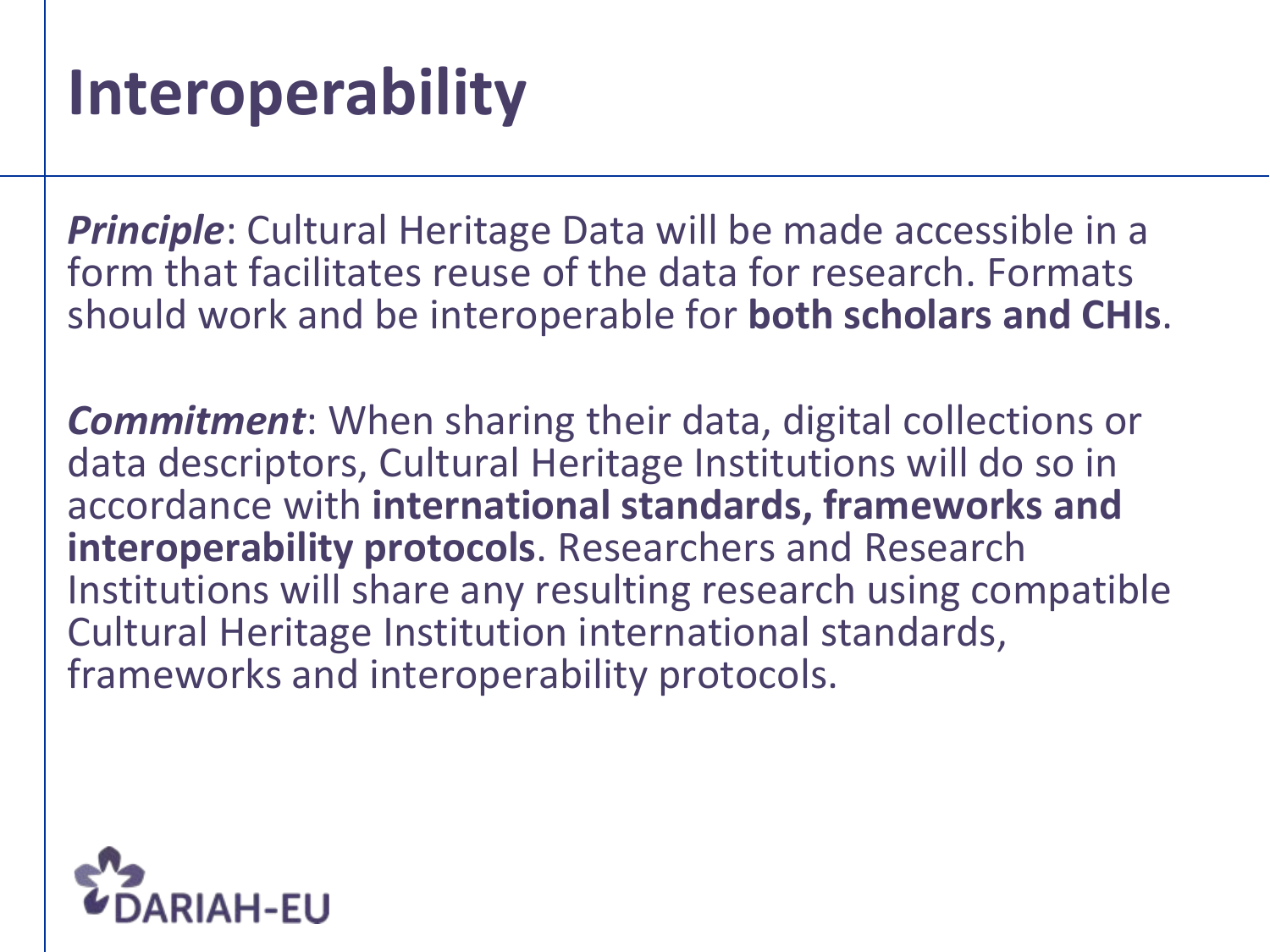## **Interoperability - guidelines**

- Variety of technical re-use
	- Consider simplest re-use
		- E.g. embedding à la IIIF
		- Possibility of impact assessment
- Foster the deployment of collection building tools
- Support CHI in being more interoperable
	- Encouraging multiple-format delivery
	- Catalogue information, bulk downloads and APIs!
- CHIs should publicize the formats they accept and use
- Recommendation to keep in-house IT capacity
- Providing more data format literacy to researchers

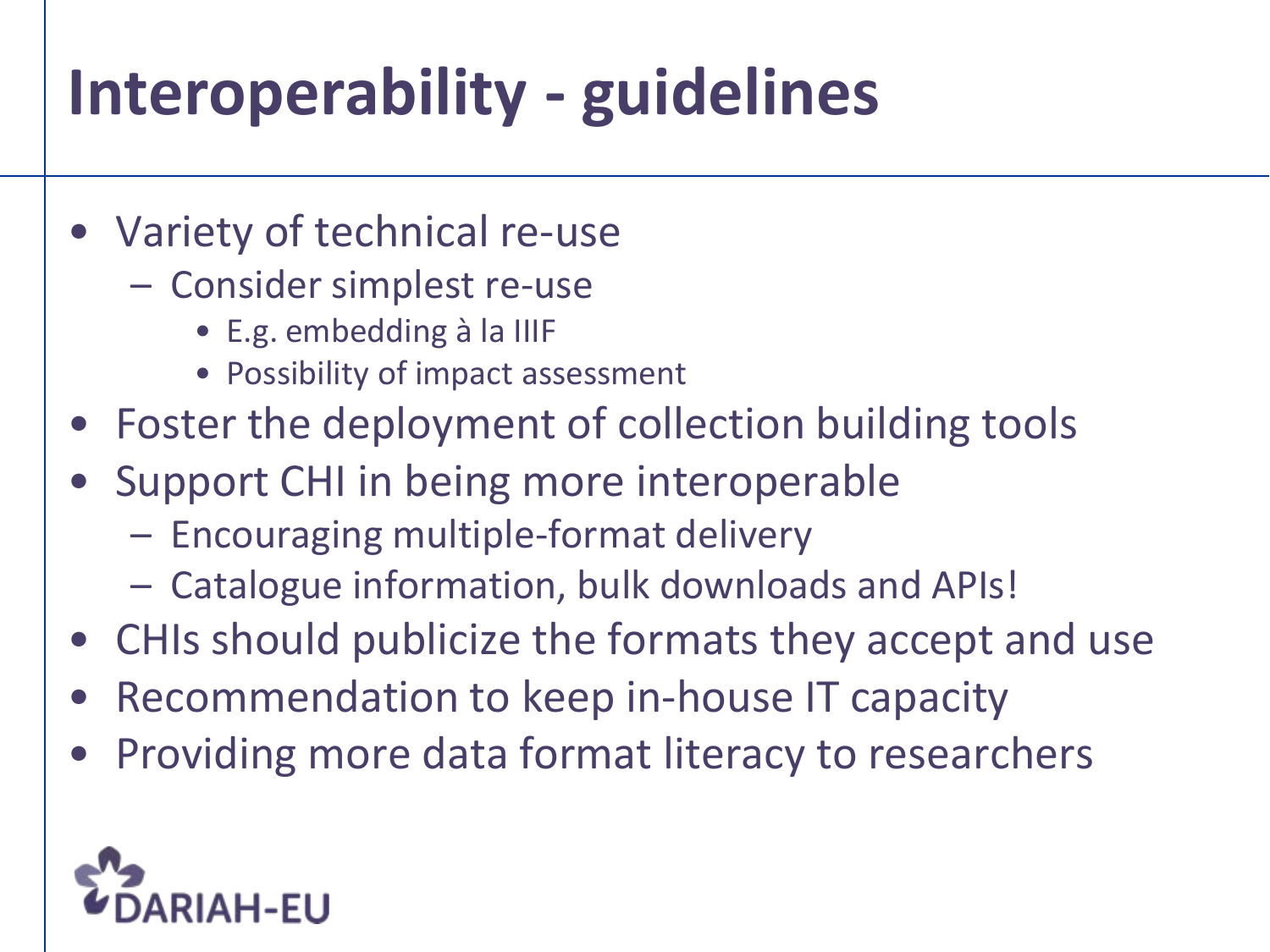## **Where do we go from here…**

- Formalizing guidelines to CHIs (and libraries in particular)
- Establishing a work plan for DARIAH
	- Data life cycle in research projects
	- Training, training, training
- Rebalancing the Reuse Charter
	- Researchers-oriented workshop
- Final thoughts
	- Making sure researchers have more impact, and thus CHI content has even more
	- Sexy new technologies won't solve interoperability
	- Charter to be brought at a constitutional level